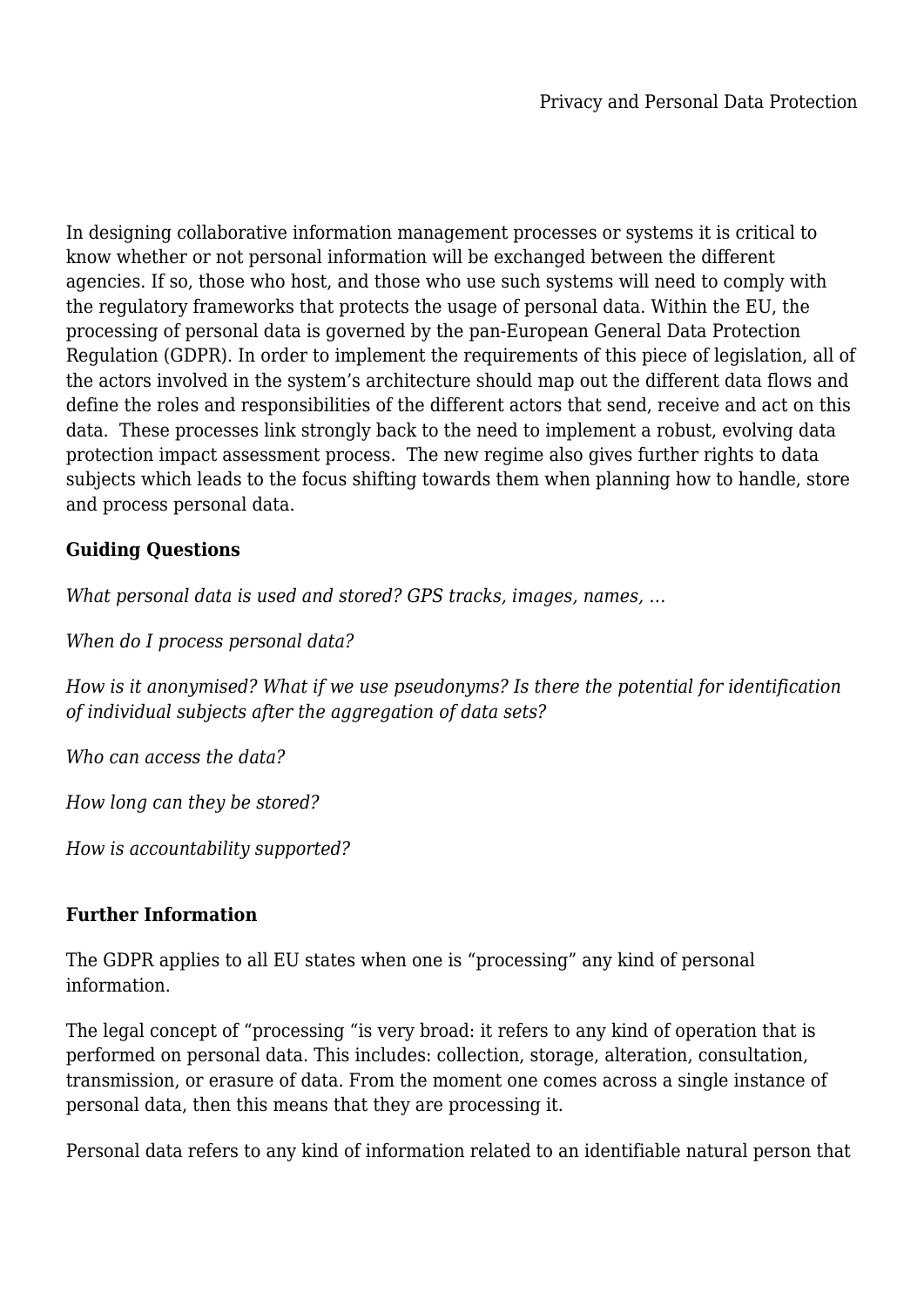would allow this individual to be singled out. Pseudonymised data still qualifies as personal data, even though it does not reveal directly the civil identity of the person concerned. Examples of personal data are: an identification number, location data, IP addresses, a name or any factor specific to the physical, mental, economic or social identity of a person. Only anonymised information escapes the scope of the GDPR. But, there still remain questions, legally, as to whether anonymisation is technically feasible, particularly in relation to data aggregation, making individual acts of anonymity not enough to secure personal data in a collaborative information management system.

A first general principle that applies to the processing of personal data is lawfulness. This means that you need to invoke a specific legal basis to legitimise the processing of personal data. Consent is the most well-known example of a legal processing ground. This principle will be further elaborated in the quidance on [Exceptions and lawful processing.](https://www.isitethical.org/lawful-conduct/exceptions-and-lawful-processing)

A second general principle that should be taken into account is purpose limitation. This principle means that the data can only be processed for the specific purpose they were collected for. If data is collected for one purpose, it cannot be used for another. Consequently, only the persons who need access to the data for these specified purposes should be able to do so. A concrete consequence of the purpose limitation principle is the need for role-based access controls.

A third important principle is the one of data minimisation, which means that the use of personal data should always be limited to what is strictly necessary for the purposes pursued. This principle excludes any excessive gathering of information and holds that data will only be stored for as long as necessary to complete the set tasks. The data minimisation principle also implies that data will only be stored for as long as necessary to complete the set tasks.

The specific rules concerning the treatment of sensitive data are specified at the national level while a number of so-called 'special categories' of personal data are subject to a stricter regime since they are of a very sensitive nature. Within the context of PPDR it is important to note that, for example, information relating to health, biometric data or information that reveals racial or ethnic origin qualify as sensitive data. When first responder agencies are, for example, exchanging health information concerning a victim through a collaborative information management system, they should be aware that the sensitive nature of this information might require additional precautionary measures.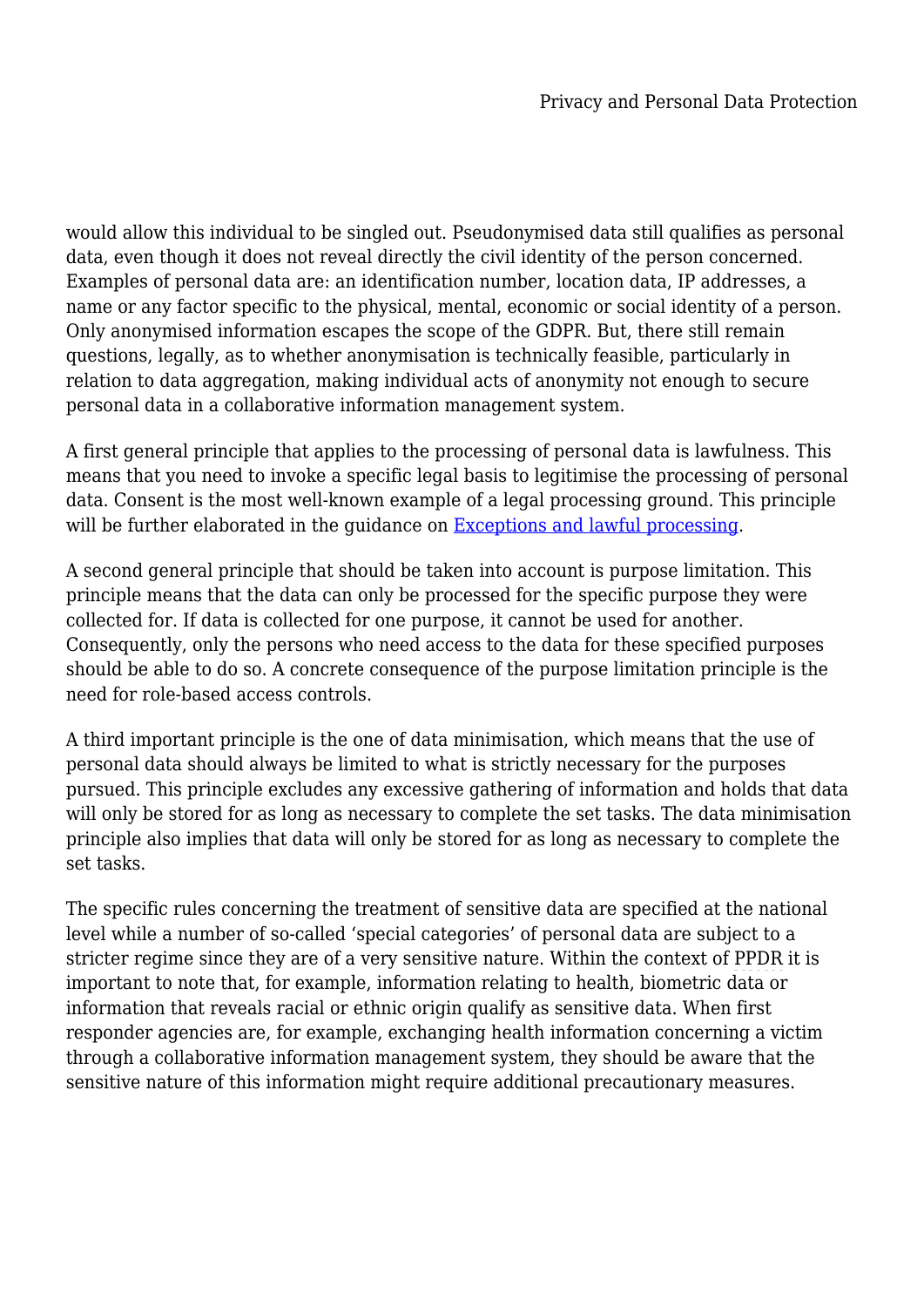## **Examples**

**Data minimisation & Retention policies**: When the architecture of the collaborative information management system has a centralized set-up, which means that information is exchanged through a central server when it is transmitted to another agent, all of the information that is stored on this server should be deleted once the disaster situation is over.

**Purpose limitation**: Implementing role-based access controls is indispensable to comply with the purpose limitation principle. In this way actors can only access personal data for achieving the specific purpose that is in close relationship with their role. An example of this approach could be seen in the following scenario: a user of the collaborative information management system runs a search to find details of how emergency services dealt with the aftermath of a chemical leak. The aim of the search is to determine the extent of respiratory problems caused by the leak. The search shows information about all injuries sustained in the event. Only those relating to respiratory responses should be kept; all other information not relevant to the search should be discounted.

**Privacy by Design or Design for Privacy?** Privacy by design is a relatively new approach and it has several meanings and origins (Cavoukian, 2001; Langheinrich, 2001 – see Buscher et al 2014 for references). Firstly, privacy by design is about heightening sensitivity to privacy issues during design. Secondly, it can be about enforcing compliance with privacy regulations through hard wiring constraints on practices into design with privacy enhancing technologies (PETs). Existing examples include privacy policy inspection, access control restriction, and pseudonymisation tools that allow people to maintain a degree of anonymity (Pearson, 2009). Both approaches need to be supplemented with methods that support translation into the design and appropriation of technologies. Such methodologies may include privacy and ethical impact assessments, that is, structured investigations into the privacy and ethical implications of design decisions (Clarke, 2009; Wright, 2010), and legal risk analysis. All should "begin at the earliest possible stages, when there are still opportunities to influence the outcome of a project" (Wright & De Hert, 2012).

Privacy by design approaches can be of limited utility in view of the dynamic nature of emergency management and the need for role improvisation and emergent interoperability in systems of systems approaches. Privacy cannot easily usefully be ensured or 'enforced' apriori by design in this context. Buscher et al (2014) propose a third approach of humanpractice focused privacy by design. This is based on a shift from conceptions of privacy as a value that has to be traded in in return for security, or a right that has to be respected through regulation, to an understanding of privacy as a contextual, situated and embodied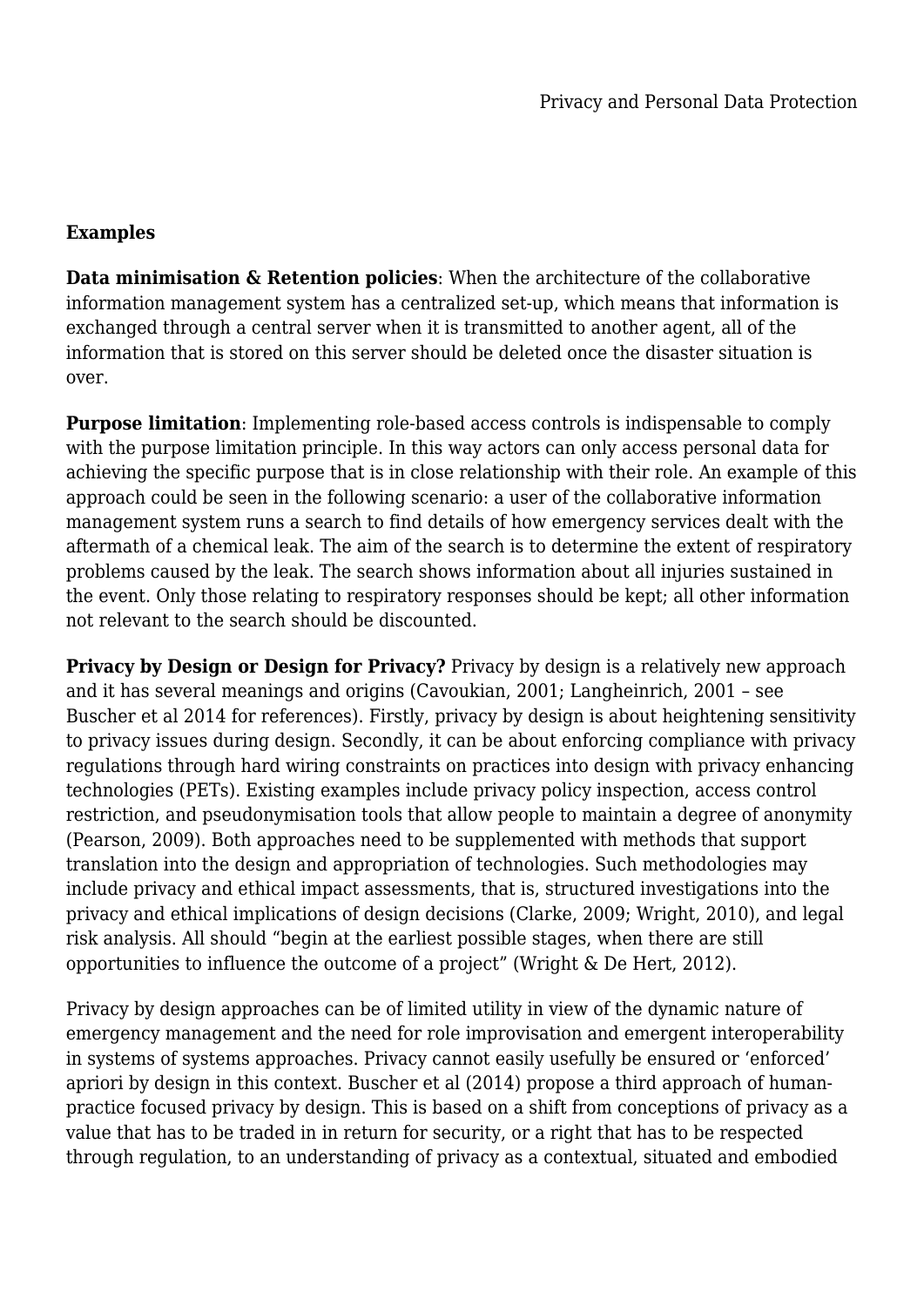practice of boundary management that is augmented and constrained by technologies, cultural conventions and the law. By taking this perspective, alternative socio-technical design avenues are opened up, for example via specification of non-functional requirements such as architectural qualities of transparency and inspectability. For example, privacy protection in emergency response systems of systems may be supported by imposing temporal and geographical constraints on data sharing, 'seamful design' (Chalmers, 2003) and approaches that support 'accountable' or 'palpable' computing (Dourish, 2001, Kyng, 2007).

When, in times of crises, boundaries between different systems (telecoms databases, transport management systems, police records, social networking systems, insurance databases) are made permeable, allowing automated data collection, data mining, analysis and profiling, conventional privacy protection that involves limiting access at the point of data collection, including using legal, cryptographic and statistical techniques is likely to be prohibitively rigid and restrictive. Accountable datamining, an approach developed in response to the fact that the Internet provides a huge source of data that can render conventional access-limiting methods ineffective and impractical, is an example of innovative privacy solutions that may be useful in a human practice focused approach. Referring to the US use of data mining around Passenger Records, (Weitzner, Abelson, Berners-Lee, Feigenbaum, Hendler & Sussman, 2008:85) argue that: 'Laws that limit access to information do not protect privacy here because so much of the data is publicly available. To date, neither law nor technology has developed a way to address this privacy loophole.' New socio-technical mechanisms are required and Weitzner and his colleagues suggest:

- Transparency: mechanisms where the history of data manipulations and inferences is maintained and can be examined by authorized parties (who may be the general public)
- Accountability: one can check whether policies that govern data processing were in fact adhered to (Weitzner, Abelson, Berners-Lee, Hanson, Hendler, Kagal, McGuiness, Sussman & Waterman, 2006)

In the context of emergency response exceptional breaches of data protection regulations may be necessary and legitimate. Personal data may, for example, be used for purposes other than those specified at the time of collection. To support trust in systems that support interoperability in times of crisis (but not under normal circumstances), the design of tools that make the use of personal data accountable both at the time of use and retrospectively, seems promising.

Büscher et al (2014) also suggest that in view of the substantive ethical and legal